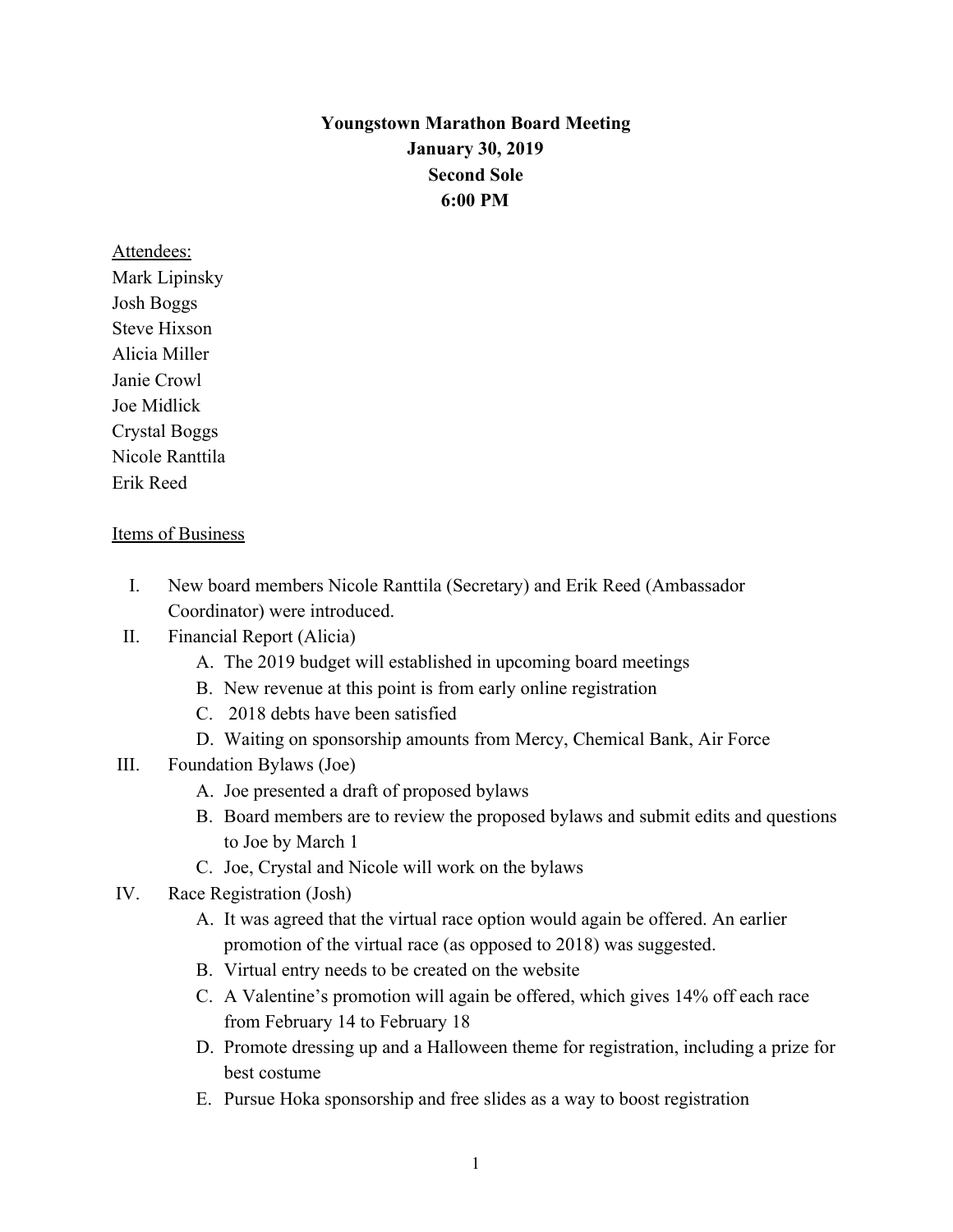- V. RRCA (Josh)
	- A. The Youngstown Marathon has been selected as state championship for the marathon distance
	- B. RRCA will provide rewards for winners
	- C. We have to promote RRCA and the affiliation
	- D. We qualify for a Gatorade sponsorship
- VI. Website (Josh)
	- A. Ambassadors have been listed on the website
	- B. A gift card option has been created on the website to allow entries to be given as a gift
- VII. Ambassador Updates (Erik and Crystal)
	- A. Bios have been posted online
	- B. Instagram and Facebook will feature each ambassador
	- C. Ambassadors receive 10% off for each entry
	- D. Monthly ambassador promotions will be featured to encourage and reward ambassadors for enrolling registrants
	- E. Erik and Crystal will contact local newspapers to feature ambassadors
- VIII. Social Media (Erik, Crystal, Alicia)
	- A. Plan to create GoPro videos and post online
	- B. Erik has created community link to post training and nutrition tips
	- IX. Pacers (Crystal)
		- A. Christina Toth chosen as Pacer Coordinator
		- B. Applications for pacers are being accepted until February 14 and goal is to choose by March 1
		- C. Six applications currently submitted
		- D. Pacers will be promoted on social media
		- E. Pacers receive free race entry
	- X. BQ Certification and Logistics (Mark)
		- A. Goal is to have race certified by June 1
		- B. Must meet with city engineer to account for any city construction and develop a contingency plan
		- C. Any qualifiers will qualify for the 2021 Boston Marathon
	- XI. Expo (Mark)
		- A. Explore options of Covelli concourse versus main arena
		- B. Joe will reach out to Youngstown Phantoms and NovaCare about sponsoring the expo, which would include naming rights
		- C. Crystal is working on vendors and will obtain contracts
		- D. Prices for vendors were discussed and a raise in prices from 2018 was discussed; to be finalized once the final estimates are obtained for the price of the expo